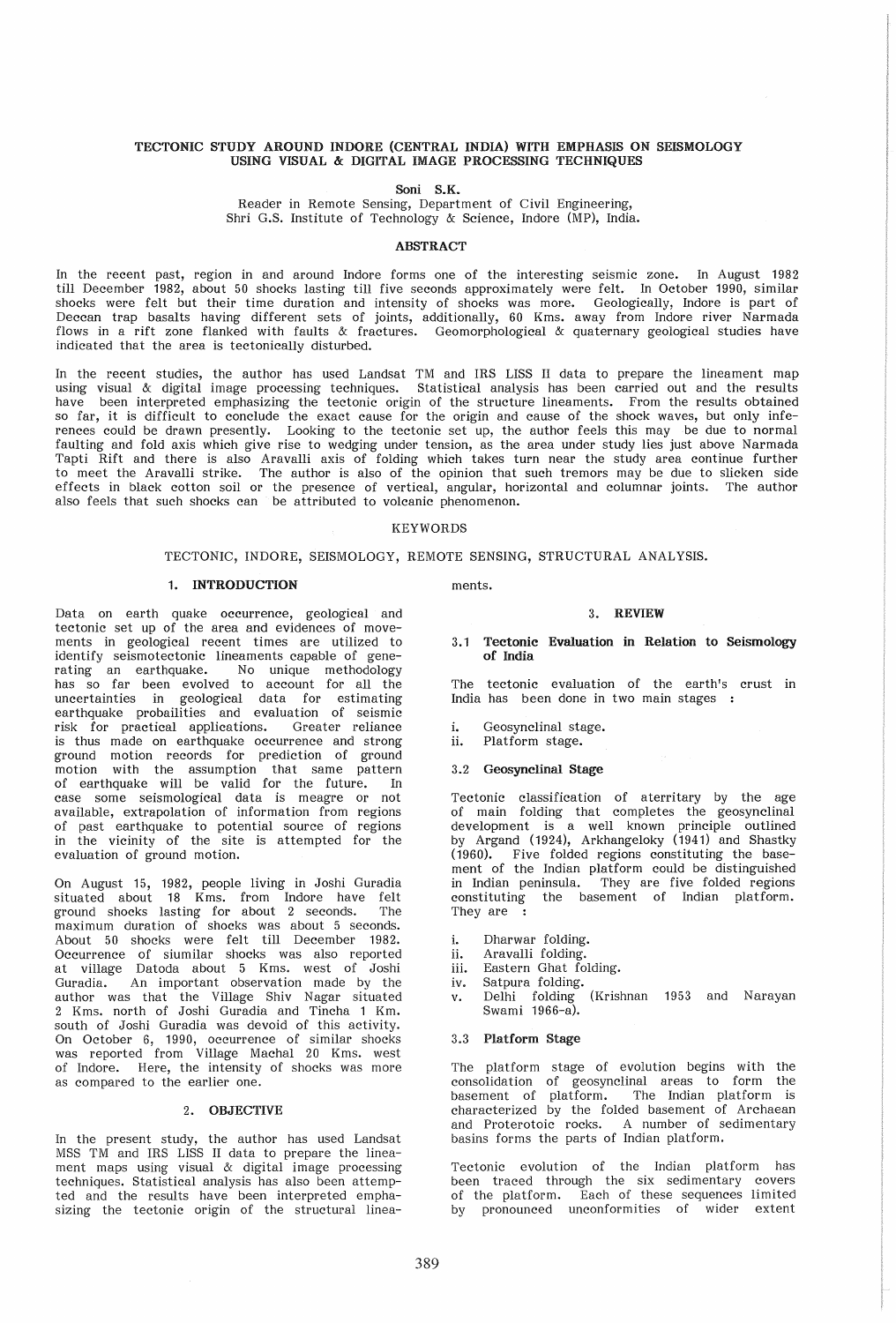correspoonds to a major stage in the platform evolution. These are

- i. Neogene sequence.<br>ii. Palaeogene sequence
- ii. Palaeogene sequence.<br>iii. Mesozoic sequence.
- Mesozoic sequence.<br>Vindhyan sequence.
- 
- iv. Vindhyan sequence.<br>v. Cuddapah sequence. (Map 1).

## 4. STUDY AREA

The area under study is around Indore (Central India) having the following limits

 $75^{\circ}$  - 78<sup>o</sup><br>22<sup>o</sup> - 24<sup>o</sup>

### 5. FEATURES OF THE STUDY AREA

Geologically, Indore is part of the Deccan trap, which is made principally of volcanic rocks of basaltic composition, which is characterized y amygdular & vesicular structures. About 60 Kms. away from Indore, river Narmada flows in a rift zone flanked with faults, folds and fractures.

## 5.1 Tectonic Divisions

The area under Indore has relevance to the following tectonic set-up

- 1. Area of Satpura folding of the Precambrian age.
- 2' Area of Aravalli folding at the Precambrian age.<br>Deccan synclise.
- 3. Deccan synclise.<br>4. Vindhyan synclise. > Super order structures.
- 5. Malwa ridge first order structure.

An extensive area in the west central part of India covered by thick volcanic effusives shows regional negative enomally. It seems to represent a major negative platform structure with appreciale thickness of Cuddapah, Vindhyan, Gondawana and mesozoic sequences are present suggesting that some of the sequences may show a basin ward increase in thickness below the traps.

### 5.2 Tectonic Evolution

The area under study is influenced by the evolution of Vindhyan sequence and igneous activity represented by the Deccan trap flows.

Extensive areas of the Indian platform underwent subbsidence either overlies unconformably the Cuddapah or rests directly on the basement. The Cuddapah and the Vindhyan sequences wherever they occur together are separated by a period intensive tectonic activity resulting in a major change in the preexisting structural pattern. The Vindhyan is much less disturbed, practically devoid of metamorphism with less frequent basic intrusives. The sequence shows extensive development to the north of Narmada fault zone in the Vindhyan synclise. The Vindhyans are considered to range in age from proterozoic to lower polacozoic. The Vindhyans represents stable shelf sediments in the outcrop areas changing to red sandstones towards the topmost part. The Indian platform after the close of Vindhyan sedimentation experienced position movement and remained uplifted within end of middle carboniferous.

A significant point in the evolution of Indian platform is marked by the very wide-spread igneous activity represented by the Deccan trap lava flows covering an extensive area of the platform mostly<br>conferred to the central  $\alpha$  western India. The conferred to the central  $\&$  western India. The area under study is situated in this region. These area under study is situated in this region. represents Plateau Basalts with alternating inter-<br>trappean sediments. The Decean traps range The Deccan traps range from upper Cretaceous to Lower Eocene though they are confined to Meso Cenozoic transition period. In some cases, these have attained a thickness over 2000 metres. The evolution of the Deccan synclise was completed with this event. (ONGC 68).

## 6. REMOTE SENSING APPROACH FOR THE STUDY AREA

Map 2 represents the various lineaments identified & interpreted using visual & digital image analysis. Digital image analysis was carried out on IMAVISION using EASI PACE Software. of enhancements like contrast stretch enhancement filting, thrasholding are applied to identify linear and curvilinear analysis. It was observed that these lineaments are occuring mostly NW & SW of India. Traces of lineaments are seen east of India.

#### 6.1 Lineament Trend Analysis

On the basis of interpreted map on lineament orientation map has been prepared. Maps shows that the trend is NE-SW. Trends are in between 10° - 24° and then 50°. The lineaments statistics in terms of Kms. is as under

|   | Zone No. Lineament | Area in Kms. |
|---|--------------------|--------------|
| 1 | 6                  | 460          |
| 2 | 6                  | 182          |
| 3 | 98                 | 300          |
| 4 | 4                  | 23           |
| 5 | 2                  | 17           |

### 6.2 Tectonic Interpretation in Relation to Seismology

Map 3 represents the lineament orientation of the area. With the interpreted maps available to us, it is observed that the trend of the lineaments is parallel to major fold axis and represents the surface expression of some of these folds, fracture systems associated with the folding activity which are found to be faults & bedding trends. The lineament data indicates that this tectonic trend is NE SW compression. The topographical expression of these lineaments is reduced by the various exongentic processes.

# 7. DISCUSSION & CONCLUSION

On the basis of observations made by the author in this field and subsequent maps prepared by the visual & digital analysis of the Landsat and IRS data and also on the basis of the tectonic evolution of the study area in light of the tectonic evaluation in relation to seismology of India, the following conclusions can be drawn

1. The occurrence of tremors during and after the monsoon may be due to slicken side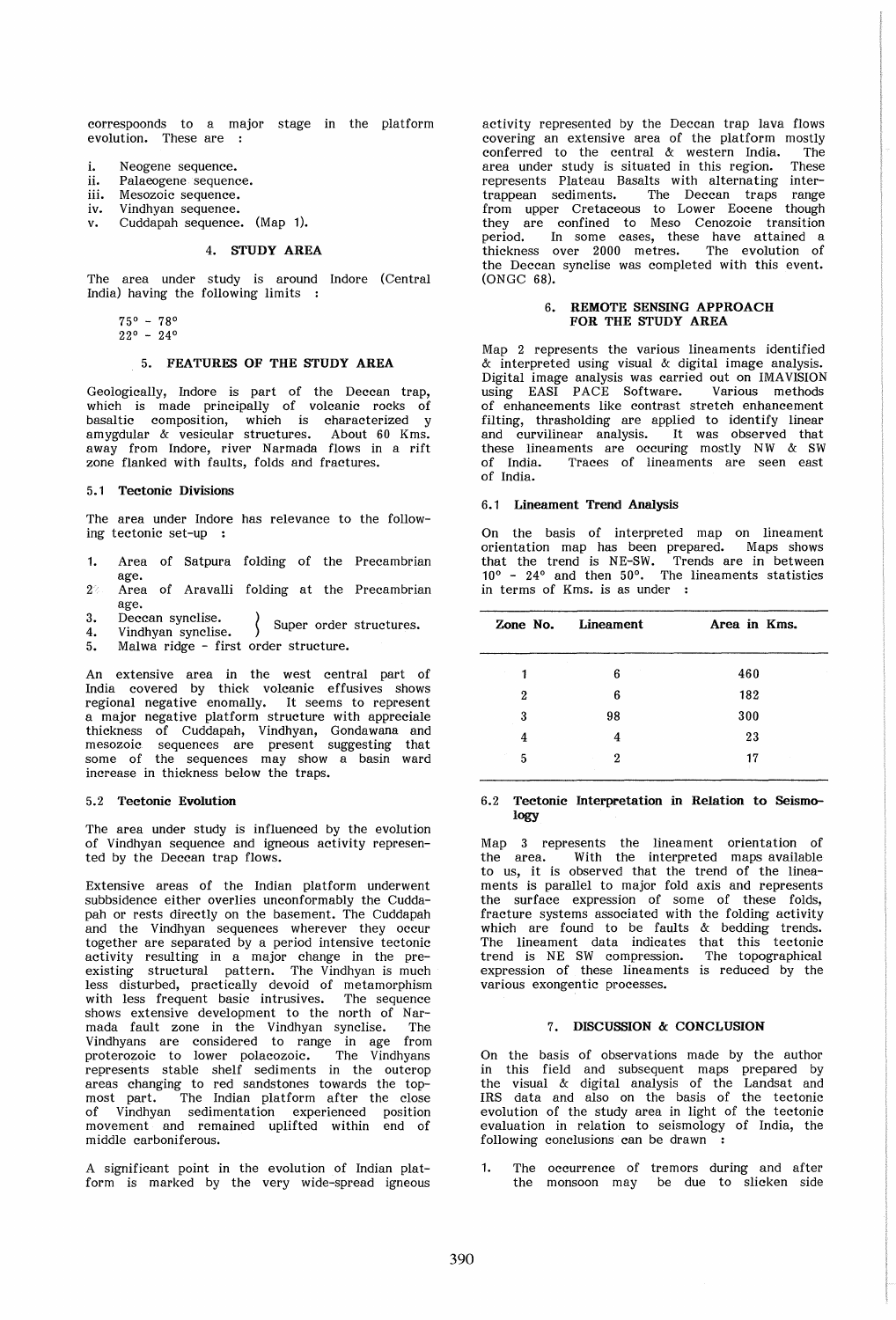effects of lack cotton soil as it behaves flexurally. Another aspect which needs emphasis is also the origin of black cotton soil. Basalts of the parent rocks are also found in weathered conditions. The amygdule fillings are mostly of flaky type of minerals like calcite, quartz, chalcedony. In some vesicules, reddish or greenish soft material fillings are also visible which serves as an opening for seepage and it may assist in slicken sliding phenomenon. The author is also of this opinion that even the presence of vertical, angular, horizontal and columnar joints can attribute to this type of phenomenon.

2. One important aspect for this can be the tectonic aspect which the author feels needs detailed investigation in the present context. Geomorphologically, the Narmada basin forms a large natural entity, consisting of hills, units, occurrence of lineaments fold axis and ring structures. Indier at Bhopal is seen to be associated with the concentric rings. The occurrence of this rings is primarily due to expansion within the structure apparantly formed as slight cover of older rocks overlies the resting magma. In all, seven concentric<br>rings are oserved. Moreover, the presence Moreover, the presence

of fold axis which runs parallel to Narmada and along this numerous faults & basic intensives are seen which signifies that the area is structurally disturbed. (SONI 1990).

### ACKNOWLEDGEMENTS

The author expresses his deep sense of gratitude to the Director, Shri G.S. Institute of Technology & Science, Indore (MP), India, for providing an opportunity to investigate this problem. Discussions held with Dr. K.K. Haldar is heartily acknowledged.

### **REFERENCES**

- 1. A Guide to the Tectonic Map of India, published by Oil & Natural Gas Commission of India (1968).
- 2. SONI, S.K. (1990). Spatial Decision Analysis in Lineament Mapping Using IRS LISS II and Landsat TM Imagery for Central Narmada basin. 23rd International Symposium on Remote Sensing of Environment, Bangkok, Thailand.

\*.\*.\*.\*.\*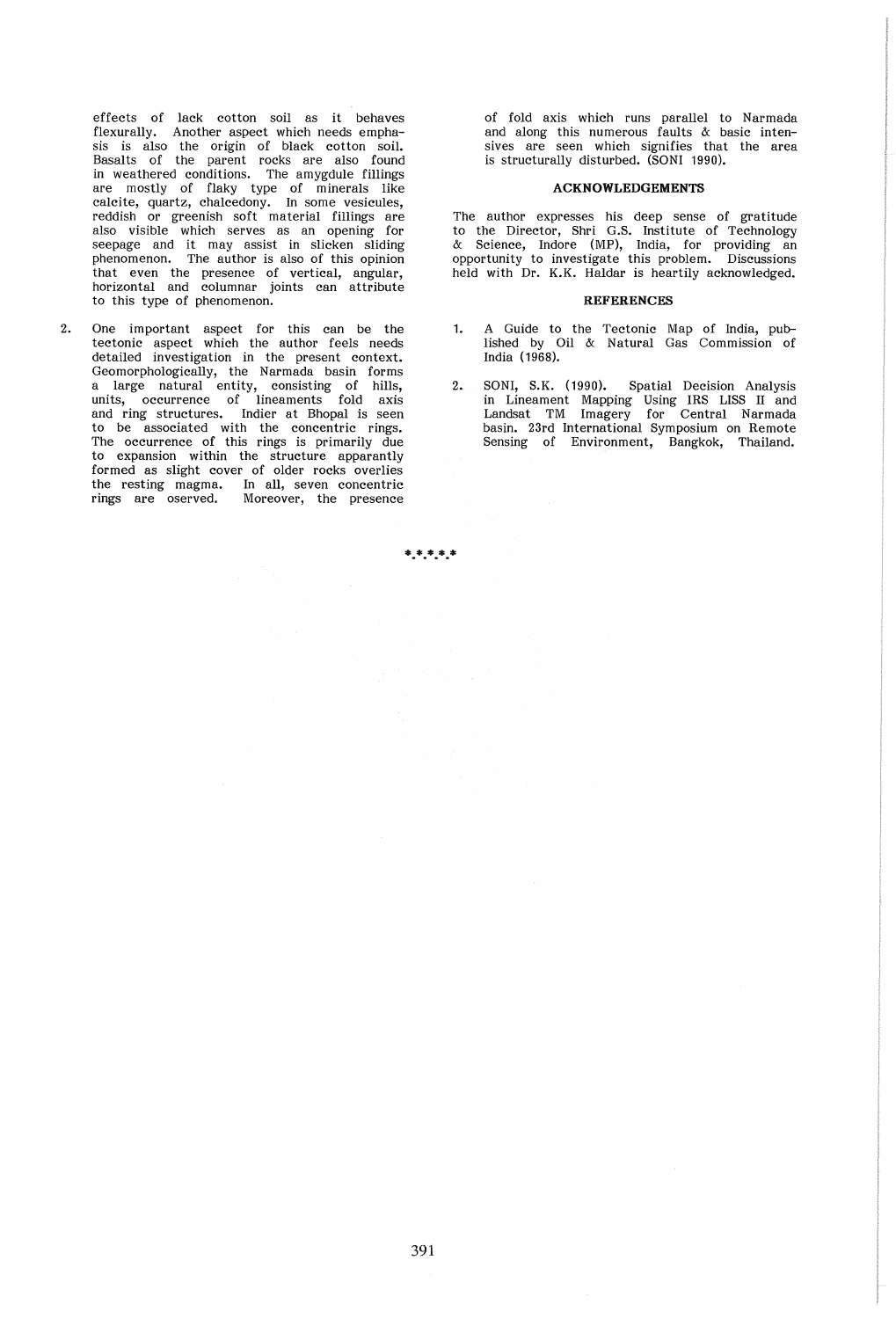

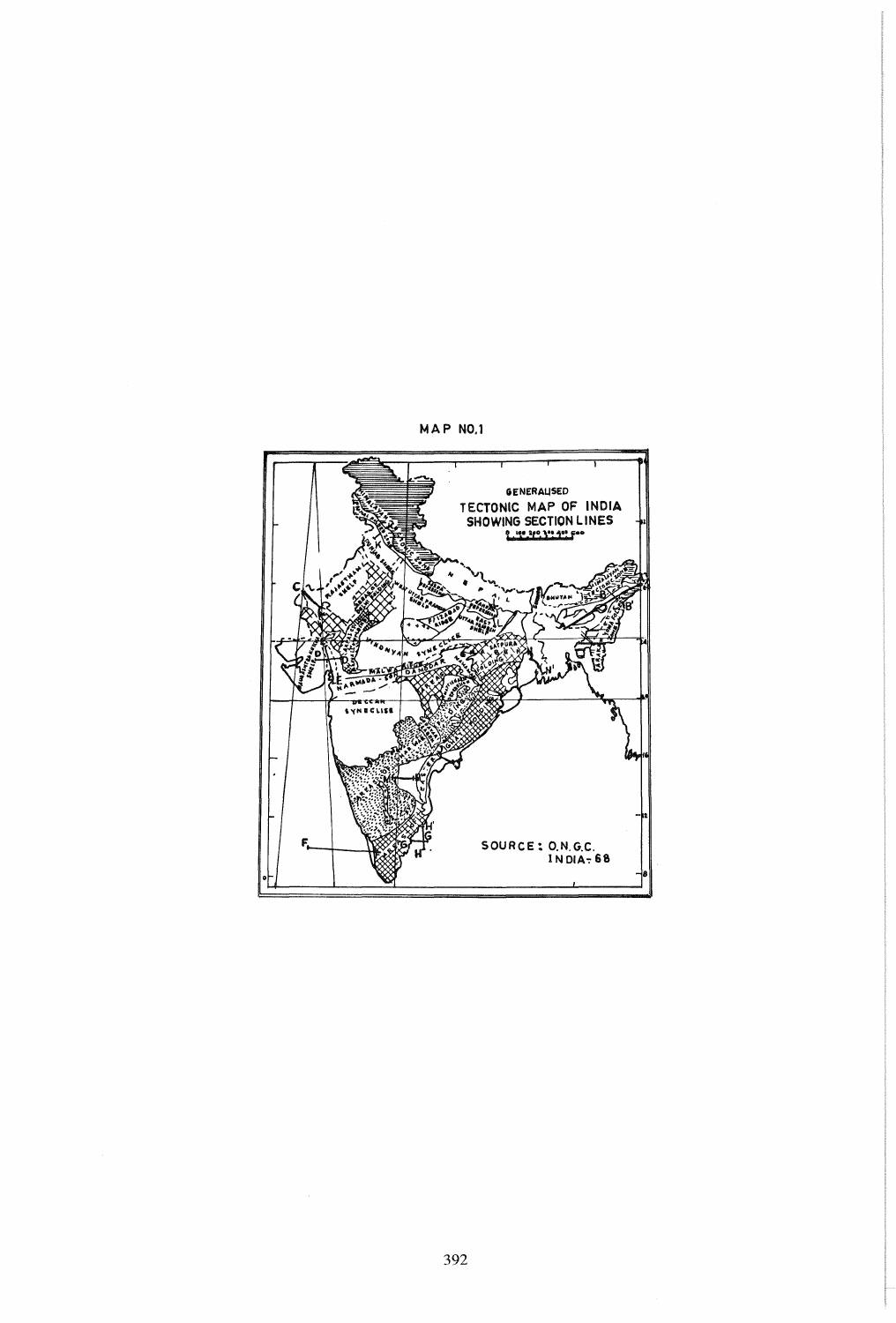